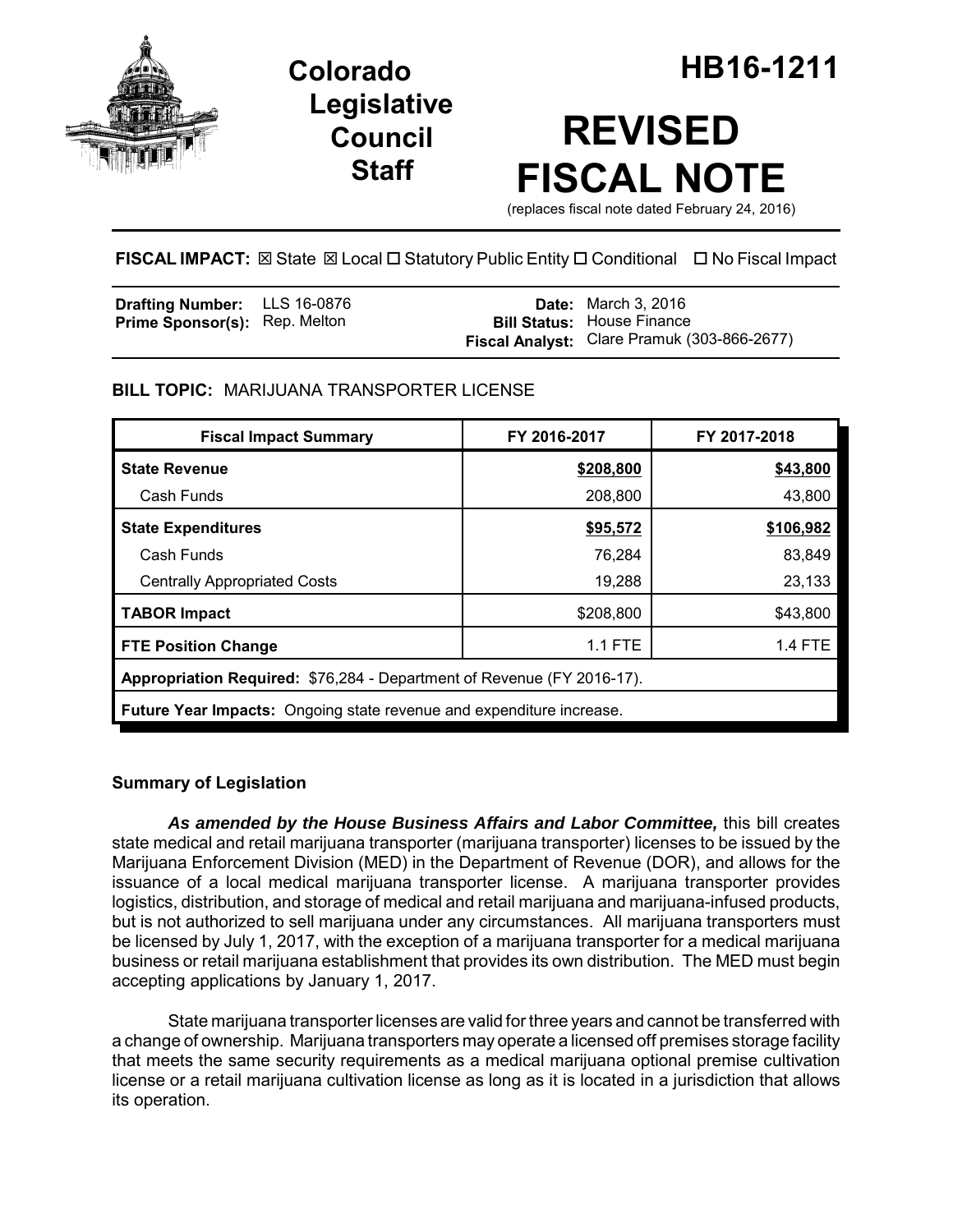Marijuana transporters are required to use the MED seed-to-sale tracking system to create shipping manifests documenting the transport of medical and retail marijuana and marijuana-infused products throughout the state. A marijuana transporter is responsible for all medical and retail marijuana and marijuana-infused products once it takes control of the product. Marijuana transporters may contract with multiple medical and retail marijuana licensees.

## **Background**

The MED currently has 12 couriers registered as vendors that provide delivery services for the medical and retail marijuana industry. Couriers must have a manifest created by a licensed medical marijuana business or retail marijuana establishment in order to lawfully transport marijuana. To be an MED registered vendor, applicants:

- must be at least 21;
- may not have any controlled substance felony convictions or any other felony convictions that have not been fully discharged five years prior to applying;
- may not have any delinquent government or child support debt;
- must be a Colorado resident at the time of application; and
- pay a fee.

#### **State Revenue**

## **This bill will increase state cash fund revenue by \$208,800 in FY 2016-17 and \$43,800 in FY 2017-18 to the Marijuana Cash Fund in the DOR.**

*Assumptions.* There are approximately 2,600 licensees for medical marijuana businesses and retail marijuana establishments combined. The fiscal note assumes a ratio of 1:100 for transporters to licensees for a total of 26 licensed transporters by the end of FY 2017-18. This assumes that 24 individuals will apply for transporter licenses in FY 2016-17 and 2 individuals in FY 2017-18. Half of these individuals will also apply for off premises storage permits, which will be renewed annually.

*Fee impact on individuals and business.* State law requires legislative service agency review of measures which create or increase any fee collected by a state agency. Table 1 below identifies an estimate of the fee impact of this bill. The actual marijuana transporter license fees will be set by the MED. Because regulatory costs will continue over the three years a marijuana transporter license is in force, the fee must offset three years of costs. Cultivation facility and product manufacturer licenses, similar annual license types, have a fee of \$2,200 per year. Therefore the fiscal note assumes a 3-year license fee of \$6,600 for a marijuana transporter license, plus a one-time \$1,000 application fee. The existing off premises storage permit fee is \$2,200.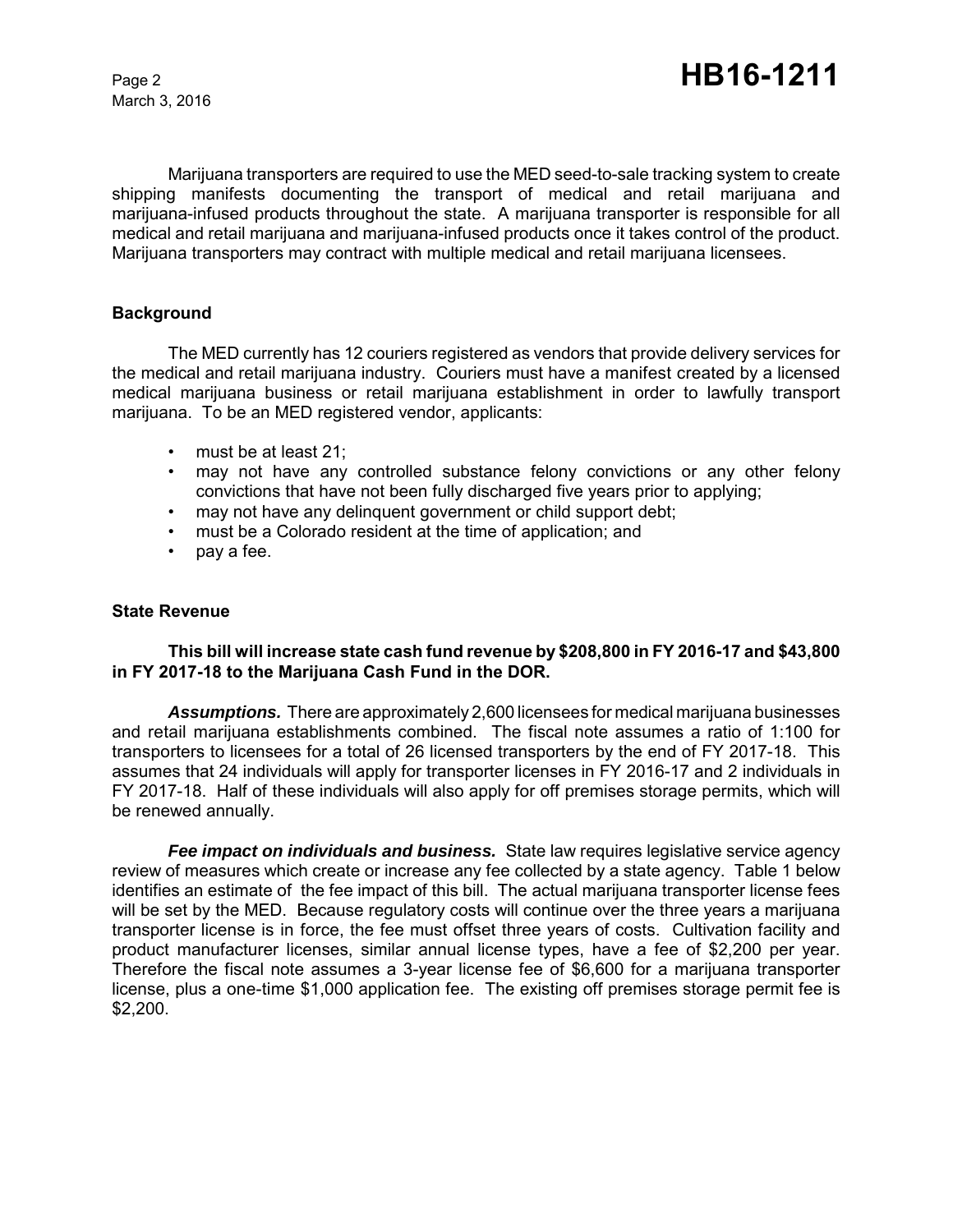| Table 1. Fee Impact on Individuals and Business Under HB16-1211 |         |               |                   |               |            |  |
|-----------------------------------------------------------------|---------|---------------|-------------------|---------------|------------|--|
|                                                                 |         | FY 2016-17    |                   | FY 2017-18    |            |  |
| Type of Fee                                                     | Fee     | <b>Number</b> | <b>Fee Impact</b> | <b>Number</b> | Fee Impact |  |
| <b>Transporter Application Fee</b>                              | \$1,000 | 24            | \$24,000          | 2             | \$2,000    |  |
| Transporter License Fee (3-year)                                | 6,600   | 24            | 158,400           | 2             | 13,200     |  |
| Off Premises Storage Permit                                     | 2,200   | 12            | 26,400            | 13            | 28,600     |  |
| TOTAL                                                           |         |               | \$208,800         |               | \$43,800   |  |

# **TABOR Impact**

This bill increases state cash fund revenue from fees, which will increase the amount of money required to be refunded under TABOR. TABOR refunds are paid out of the General Fund.

## **State Expenditures**

**This bill increases state cash fund expenditures by \$95,572 and 1.1 FTE in FY 2016-17 and \$106,982 and 1.3 FTE in FY 2017-18.** 

| Table 2. Expenditures Under HB16-1211              |                |            |  |  |  |
|----------------------------------------------------|----------------|------------|--|--|--|
| <b>Cost Components</b>                             | FY 2016-17     | FY 2017-18 |  |  |  |
| <b>Personal Services</b>                           | \$53,035       | \$63,612   |  |  |  |
| <b>FTE</b>                                         | <b>1.1 FTE</b> | 1.4 FTE**  |  |  |  |
| <b>Operating Expenses and Capital Outlay Costs</b> | 5,748          | 1,235      |  |  |  |
| <b>Legal Services</b>                              | 9,501          | 19,002     |  |  |  |
| <b>Computer Programming and Testing</b>            | 8,000          |            |  |  |  |
| Centrally Appropriated Costs*                      | 19,288         | 23,133     |  |  |  |
| <b>TOTAL</b>                                       | \$95,572       | \$106,982  |  |  |  |

*\* Centrally appropriated costs are not included in the bill's appropriation.*

*\*\* Includes 0.1 FTE for Department of Law.*

*Personal services, operating expenses and capital outlay costs.* The MED requires 1.1 FTE in FY 2016-17 and 1.3 FTE in FY 2017-18 to administer the marijuana transporter licensing program. These costs are prorated for FY 2016-17 to account for the bill's effective date. Staff will develop the license requirements and train for the January 1, 2017, program start. Operating and capital outlay costs include desks, computers, telephones, and supplies. Beginning January 1, 2017, staff will:

- input application information into the licensing software;
- respond to licensing queries;
- assist Background Investigation Unit staff investigate license applicants; and
- monitor compliance with license requirements.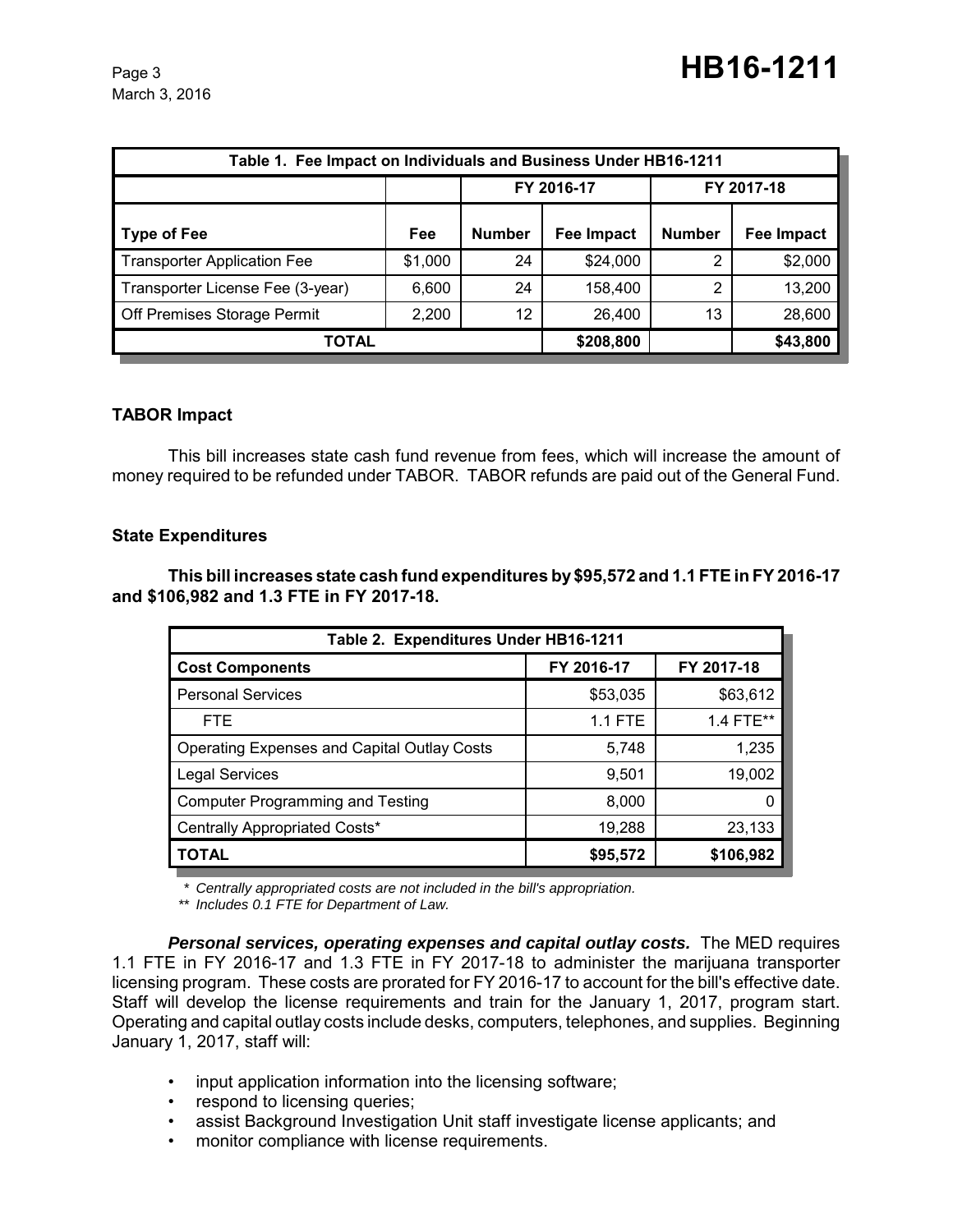*Legal services.* The MED requires an increase in legal services from the Department of Law of 100 hours in FY 2016-17 and 200 hours in FY 2017-18, at a rate of \$95.01 per hour. This number of hours in FY 2017-18 requires an allocation of 0.1 FTE to the Department of Law, which is included in Table 2. The Department of Law will provide support for rulemaking, implementation, issues related to transporter contracts with businesses, as well as licensure issues.

*Computer programming.* This bill requires changes to the Department of Revenue's GenTax software system. Changes are programmed by a contractor at a rate of \$200 per hour. The changes in this bill are expected to increase cash fund expenditures by \$8,000, based on 40 hours of programming.

*Centrally appropriated costs.* Pursuant to a Joint Budget Committee policy, certain costs associated with this bill are addressed through the annual budget process and centrally appropriated in the Long Bill or supplemental appropriations bills, rather than in this bill. The centrally appropriated costs subject to this policy are estimated in the fiscal note for informational purposes and summarized in Table 3.

| Table 3. Centrally Appropriated Costs Under HB16-1211                |            |            |  |  |
|----------------------------------------------------------------------|------------|------------|--|--|
| <b>Cost Components</b>                                               | FY 2016-17 | FY 2017-18 |  |  |
| Employee Insurance (Health, Life, Dental, and Short-term Disability) | \$8,810    | \$10,413   |  |  |
| Supplemental Employee Retirement Payments                            | 4,538      | 5,700      |  |  |
| Leased Space                                                         | 5.940      | 7,020      |  |  |
| <b>TOTAL</b>                                                         | \$19,288   | \$23,133   |  |  |

#### **Local Government Impact**

To the extent that a local medical marijuana licensing authority chooses to issue a medical marijuana transporter license, that authority will have an increase in revenue and expenditures. The fiscal note assumes that any local authority issuing such a license will set its fee to cover the costs of administering the new license type.

#### **Technical Note**

This bill creates a transporter license in both the Medical and Retail Marijuana Codes. House Bill 16-1261, the Retail Marijuana Code sunset bill, creates a marijuana transporter license in the Retail Code only. If the transporter license goes forward in both bills, some reconciliation between the two bills will be required.

#### **Effective Date**

The bill takes effect August 10, 2016, if the General Assembly adjourns on May 11, 2016, as scheduled, and no referendum petition is filed.